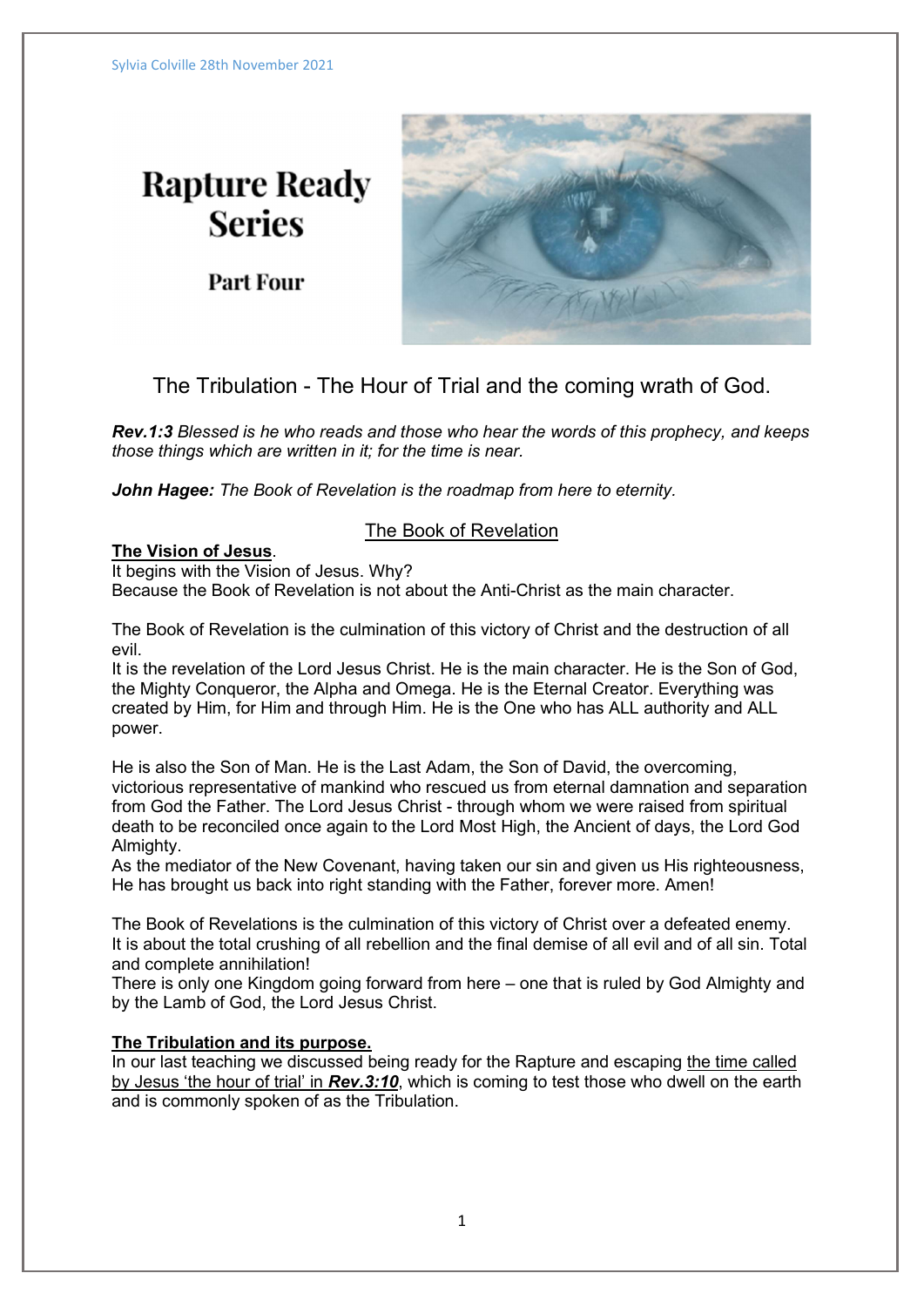## The time of testing those who are on the earth.

As we have already said in our previous teaching…we are coming to the dispensation called the 'fullness of times' where God gathers all who are in Christ and these will go forward into the Eternal Kingdom of God. (Eph.1:10).

In order to do this, mankind will go through preordained times of heavenly sifting. The Tribulation is God testing, searching the inner depths of man's heart to see what really is there. It is all about distinguishing 'the wheat from the tares.'

The Faithful Church is the first of these who will be sifted and gathered by God. The church is now gone, who is still on the earth?

- 1. The unfaithful (unbelieving believers.)
- 2. The unbelieving which includes the Jewish nation.

Why is that distinction significant?

### The Tribulation is the time when God focuses on Israel.

It is the 70<sup>th</sup> week of the vision that Daniel had in 539 B.C. (Daniel 9:24-26.)

God has a never ending covenant with the Jewish people. He has every intention of getting them saved. The land of Israel is theirs forever and ever and ever. They have never been replaced and they never will be.

The New Covenant was promised to them by prophecy in Jer. 31:31-33 and reiterated by Jesus in Matt.26:27-29. Jesus is celebrating Passover with His Jewish disciples, speaking about the New Covenant with them and the time when He will drink of the fruit of the vine with them in His Father's kingdom. This is a totally Jewish event.

Rom.11:25-26 For I do not desire, brethren, that you should be ignorant of this mystery, lest you should be wise in your own opinion, that blindness in part has happened to Israel UNTIL the fullness of the Gentiles has come in. V26 And so all Israel will be saved.

It is time for Israel to be saved and be grafted back into their own olive tree. Like Paul the scales will fall from their eyes and they will know the truth.

#### Distinguishing the tares.

The Tribulation is a time that has been given to the Anti-Christ, the man of sin, the son of perdition, the lawless one (2 Thess. 2:9-12). It is a time of great deception by the Anti-Christ. It is going to be an unbelievably fearful and disastrous time.

Yet, our God is going to use the plans of the devil to achieve His own goals.

## Prov.20:26-27

A wise king sifts out the wicked, and brings the threshing wheel over them. The spirit of a man is the lamp of the Lord, searching all the inner depths of his heart. Prov.20:30 Blows that hurt cleanse away evil, as do stripes the inner depths of the heart.

Either the blows and stripes that are going to come upon the world will cleanse away the evil or it will reveal those who will never repent and instead will continue to do evil always.

Matt.13:24-30 Another parable He put forth to them, saying: 'The kingdom of heaven is like a man who sowed good seed in his field; but while men slept, his enemy came and sowed tares among the wheat and went his way. But when the grain had sprouted and produced a crop, then the tares also appeared. So the servants of the owner said to him, 'Sir, did you not sow good seed in your field? How then does it have tares?' He said to them, 'An enemy has done this.' The servants said to him, 'Do you want us then to go and gather them up?'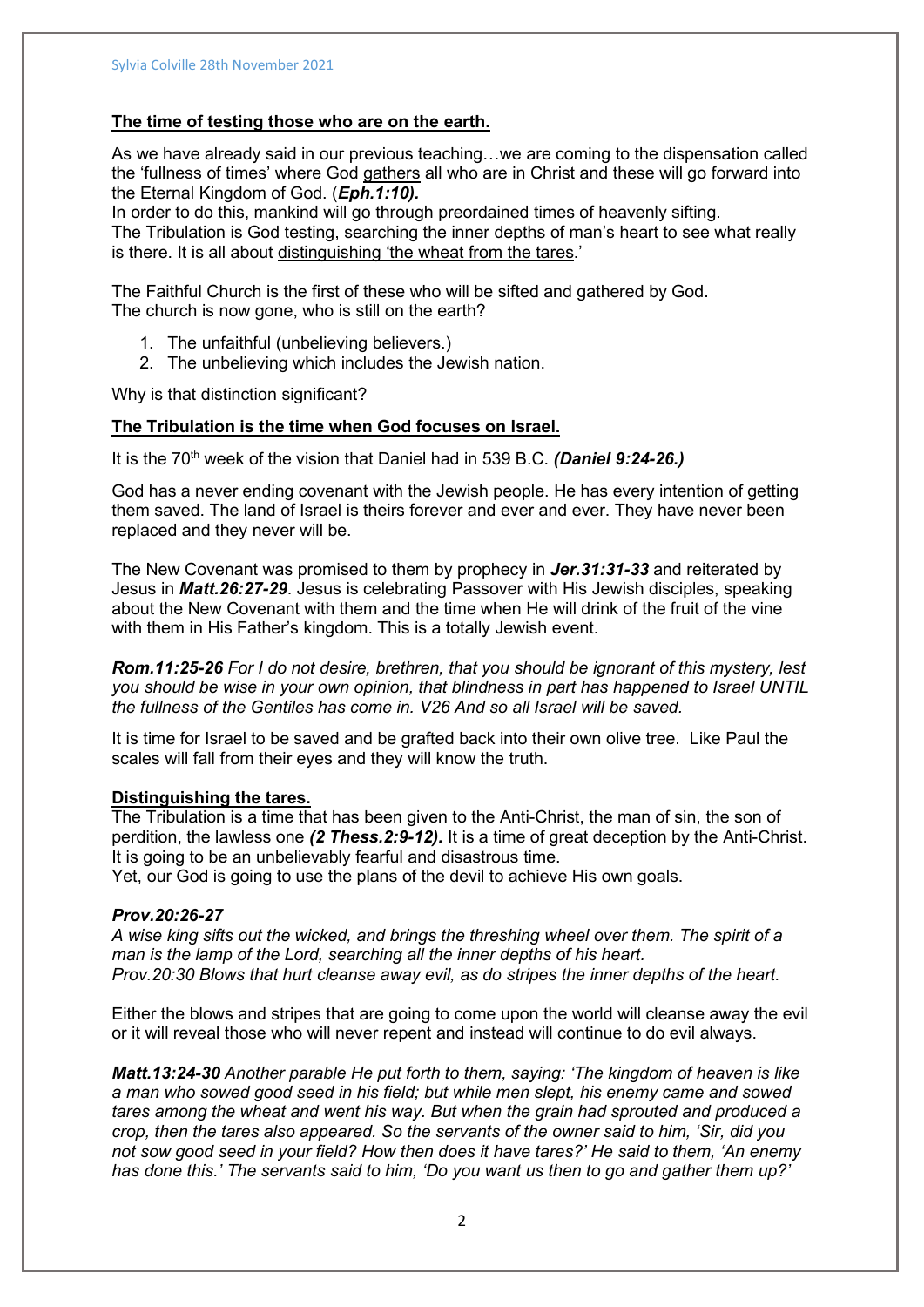But he said, 'No, lest while you gather up the tares you also uproot the wheat with them. Let both grow together *until the harvest*, and at that time I will say to the reapers, 'First gather together the tares and bind them in bundles to burn them, but gather the wheat into my barn.'

The wheat are those who are wholly committed to God the Father, the Lord Jesus Christ and the Holy Spirit. They are GOD conscious and seek to do His Will. The presence of God is manifesting in their behaviour and is evident in their lives. These will go forward with Him into the eternal Kingdom of God.

This will include all those from the Tribulation who have repented and have been willing to die for their faith.

The tares are ALL those who reject His Lordship and are rebellious. They are SELF conscious and seek to do their own will. There is no evidence of God's nature and character in their lives.

Matt.13:37-43. He (Jesus) answered and said to them: 'He who sows the good seed is the Son of Man. The field is the world, the good seeds are the sons of the kingdom, but the tares are the sons of the wicked one. The enemy who sowed them is the devil, the harvest is the end of the age, and the reapers are the angels. Therefore as the tares are gathered and burned in the fire, so it will be at the end of this age. The Son of Man will send out His angels, and they will gather out of His kingdom all things that offend, and those who practice lawlessness, and will cast them into the furnace of fire.

There will be wailing and gnashing of teeth. Then the righteous will shine forth as the sun in the kingdom of their Father. He who has ears to ear, let him hear!'

Again…can you hear the warning? His plan was never to let evil continue its reign. He has absolutely no intention of tolerating it in the 'hope' that somewhere along the line, evil will fizzle out while He waits for mankind to 'evolve' spiritually. He can never, never, never, allow even the tiniest seed of rebellion into the Kingdom, do we understand that? That is why He is sanctifying and cleansing us.

He is God Almighty and He sets the boundaries and the terms. He knows the beginning from the end. We only see a very small part of the picture, understanding just a little when compared with God Almighty. It is not our place to question the One who knows all things and sees all things.

Instead let us humble ourselves in the presence of our Creator and surrender our lives, while we still can. My suggestion to you is do all you can to be ready now while it is easy to do so.

Upon this world so lost in deception, the wrath of God is about to be unleashed.

#### The Tribulation.

The 7 year Tribulation is split into 2 periods of  $3\frac{1}{2}$  years each. The tribulation and the great tribulation.

#### Where is the church?

We are in the Father's house and we are going to appear before the Judgment seat of Christ. 2 Cor.5:10 and Rom.14:10. We are not going to be judged whether we get to stay in heaven or not. We are already there. We will be judged on the gap that exists between where we are and where we should have been had we obeyed the Lord in our lives. (1 Cor.3:10-15). God is going to reward each one of us for what we have done.

## But for everybody else on earth?

Clearly, it must start off with absolute chaos on the earth because a great many people have just disappeared. Governments will be struggling to gain control over the massive chaos left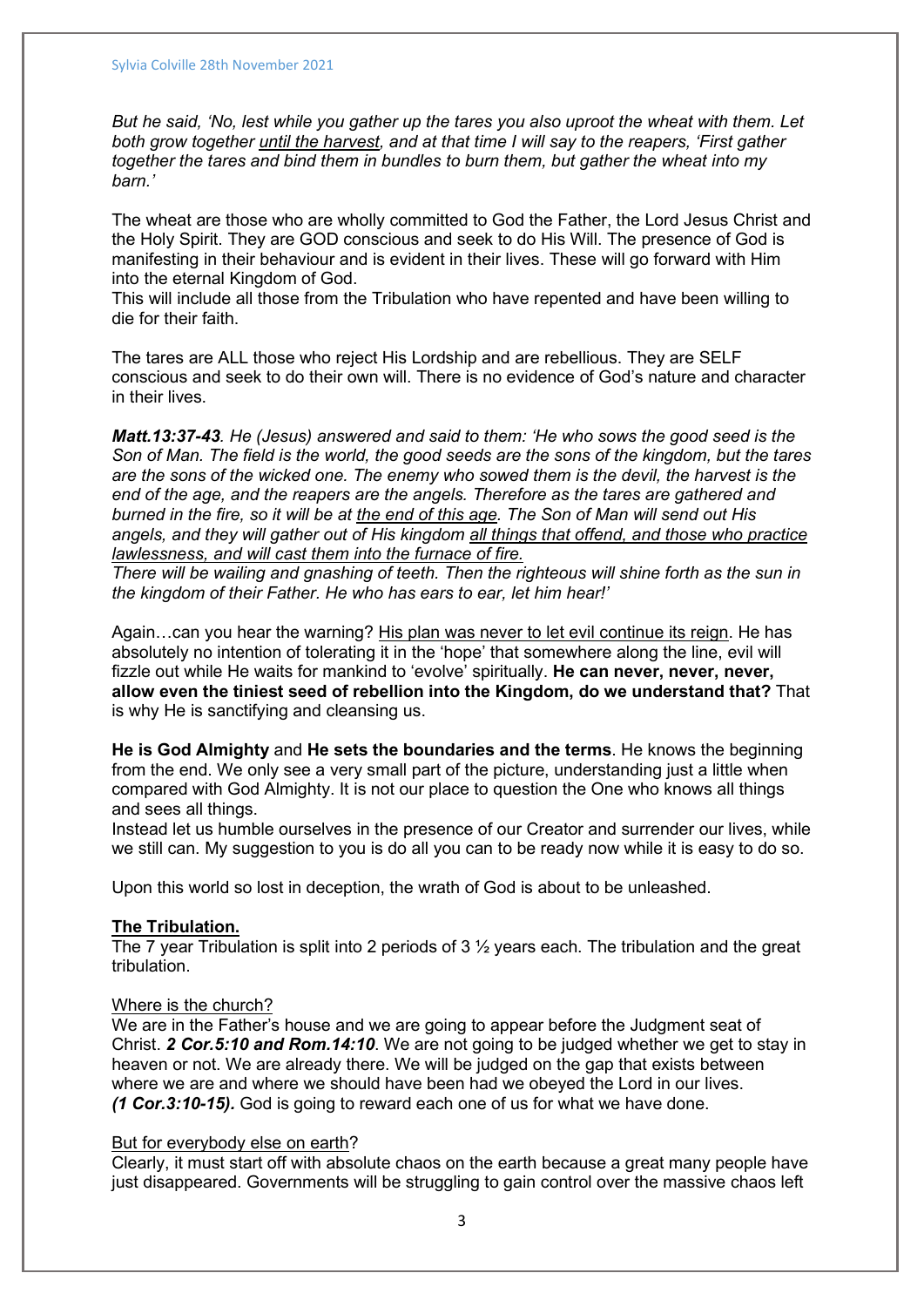behind. Fear, uncertainty, grief, depression, destruction, anger, rebellion, lawlessness will abound.

At this time, in heaven, we are going to be present in the Throne room as Jesus, the Lamb, the One who is worthy, begins to open the scroll and loose the 7 seals. It is time to loose the rider on the first horse of the apocalypse. **Rev.5.** 

# The First 3 ½ years of the Tribulation.

## The Seven Seals -  $Rev.6:1 - Rev.8:1-6$

The First Seal - The rider on the White horse. He has a bow and has been given authority. He goes out conquering and to conquer.

Clearly then, if he is going out to conquer then he doesn't start off as being the one who is in control. He is going out to defeat other nations.

He is coming into power and he is the Anti-Christ.

We do not know how much of a gap there is between the loosing of each seal but we do know this - war is coming into this mess and war always brings further destruction.

The Second Seal – The rider on the Red horse – the horse of war. This rider is given the power to take peace from the earth and that people should kill one another. The Third Seal – The rider on the Black Horse - global famine.

A normal outcome of war.

The Fourth Seal – The rider on the Pale Horse is Death and Hades follows him. They are given power to kill 25% of the earth with war, hunger, death and the beasts of the earth. Death will come to the 25% and Hades will take the wicked dead but the believers – absent from the body, present with the Lord.

Sometime before all of this, the arising of the 10 kingdoms is happening. As well as the arising of Mystery Babylon. Mystery Babylon is not a political power but a religious system that has religious influence over the 10 kings. She is a symbol of apostate religions being linked together **before or** after the rapture. The world will commit religious harlotry with her. Rev.17.

Now, into this mix, the Anti-Christ will begin to assert himself. He will come into prominence in world affairs. In these first  $3\frac{1}{2}$  years he will conquer 3 of the 10 kingdoms. (Dan.7:7-8, Dan.7:23-24).

## But first…

He will make a 7 year covenant with Israel (Dan.9:27) assuring them of protection in their continued establishment as a nation.

Israel will be given the right to rebuild their temple and to restart animal sacrifices and offerings. For the first 3  $\frac{1}{2}$  years he will protect them. But then at the beginning of the second  $3\frac{1}{2}$  years...he will break the covenant and stop the sacrifices and the offerings (Dan.9:27).

Also, around this same time the Two Witnesses from God will be on the earth outside the Temple and they will be there for the first  $3\frac{1}{2}$  years prophesying. **Rev.11:1-6.** These will be not be loved by those on the earth but this is God the Father reaching out to His people like never before. (Perhaps, the 144000 Jewish Evangelists are the fruit of their ministry?) The Anti-Christ will not do anything to them in this time.

The Jews however, will reject the great whore, Mystery Babylon, obviously, which will make them an enemy of Mystery Babylon and the 10 kings and the Jews will be persecuted by them.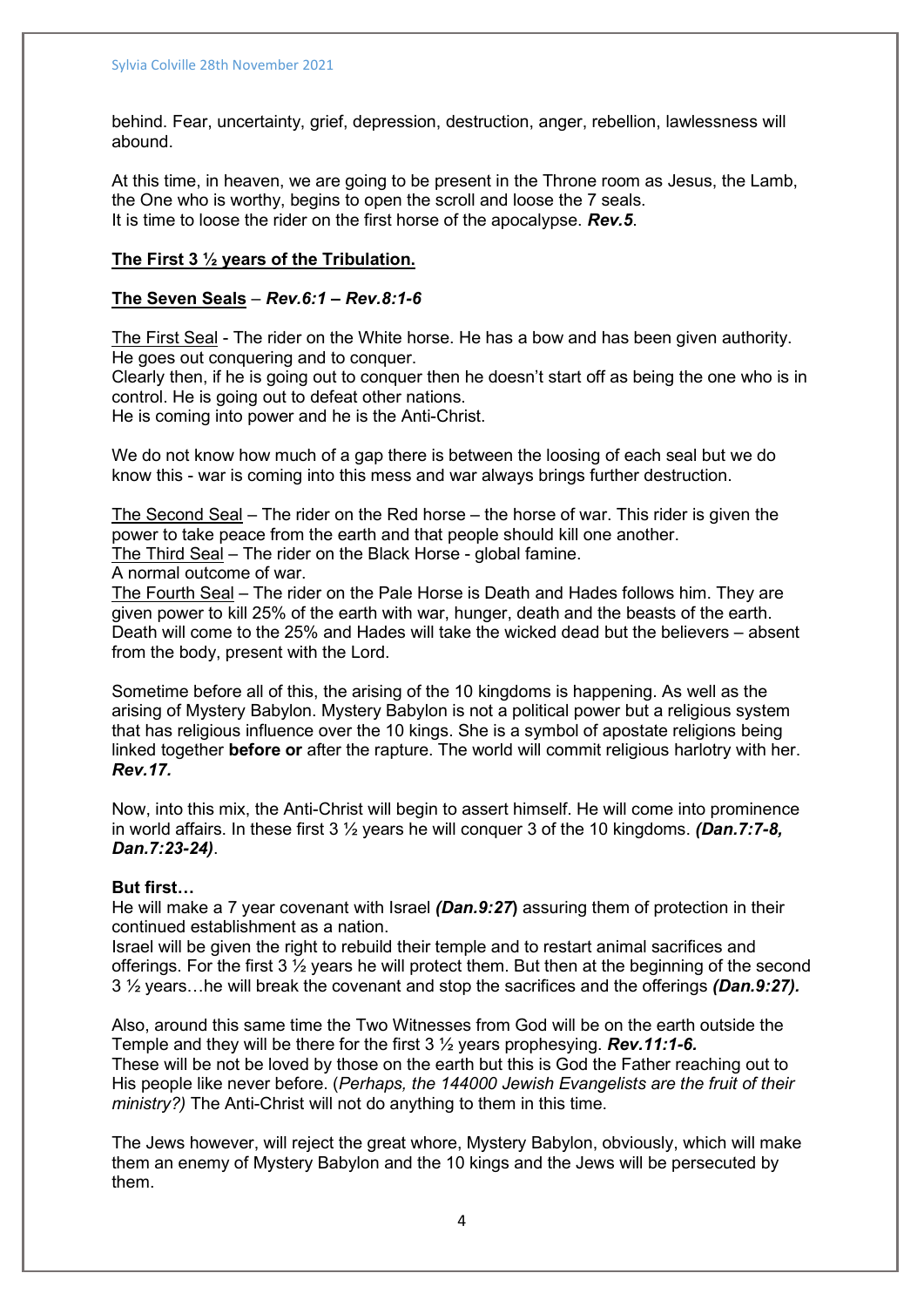All who resist them will be seen as enemies of the 'State' / 'Coalition' / 'Union'? So, many followers of the Lord Jesus Christ be martyred by them. **Rev.17:5-6.** 

The Fifth Seal is opened and John sees the Martyrs – Killed by Mystery Babylon and the 10 kings for preaching the word of God and for the testimony which they held during the Tribulation.

These martyrs are given white robes and are resting under the Altar awaiting the arrival of the last martyrs from the Great Tribulation who will be martyred just as they were. They are also awaiting the marriage of the Lamb.

(All other martyrs from the period before the Tribulation were already resurrected at the beginning of the Rapture and are in heaven.)

The Sixth Seal – the wrath of God begins – Great Earthquake, the sun became black and the moon like blood. The stars fell to the earth. The sky receded as a scroll. Every mountain and island was moved out of its place. Mankind hid in caves and amongst the rocks and cried to the mountains, 'fall on us and hide us from His wrath.'

Before the Seventh Seal – Rev. 7:1-8

There are 4 Angels at 4 Corners holding the 4 winds so that there would be no wind anywhere. A  $5<sup>th</sup>$  angel ascends from the east and he has the seal of God to seal the 144000 Jewish evangelists so that they are protected during the Trumpet judgments. They now have the name of the Father on their foreheads.

(The 144000 are the 'first-fruits' of Israel to be saved after the church is raptured. Rev.14:4)

These 144000 evangelists will help Israel to understand that Messiah is coming and Jesus is His name.

The Seventh Seal – there will be silence in heaven for half an hour. The seven angels who stand before God are each given a trumpet. Then another angel with a golden censer, comes to stand before the golden altar before the throne. He is given much incense to offer with all the prayers of the saints who are still on the earth and the prayers of the martyrs under the sacrificial altar and it arises before God. Then the angel takes fire from the golden altar and throws it down to the earth and there were thunderings, lightnings and another earthquake.

Then the 7 angels who had the 7 trumpets prepared themselves to sound.

## The Seven Trumpets – Rev.8:7-Rev.11:19

- 1. The first trumpet the first angel sounded and hail and fire followed, mingled with blood, and they were thrown to the earth - 1/3 of the trees were burned up, all green grass is burned up.
- 2. The second trumpet the second angel sounded Something LIKE a great mountain burning with fire (A meteor?) was thrown into the sea. A 1/3 of the sea became blood. 1/3 of the living creatures in the sea died, and 1/3 of the ships were destroyed. Presumably this is in one area of the earth then.
- 3. The third trumpet the third angel sounded a great star called Wormwood falls from heaven onto a 1/3 of the rivers and springs of water. The waters become wormwood, very bitter and men died from the water. Also in one area then.
- 4. The fourth trumpet the fourth angel sounded 1/3 of the sun was struck, 1/3 of the moon and 1/3 of the stars so that 1/3 of them were darkened. 1/3 (4 hours) of the day did not shine. 1/3 (4 hours) of the night was completely dark.